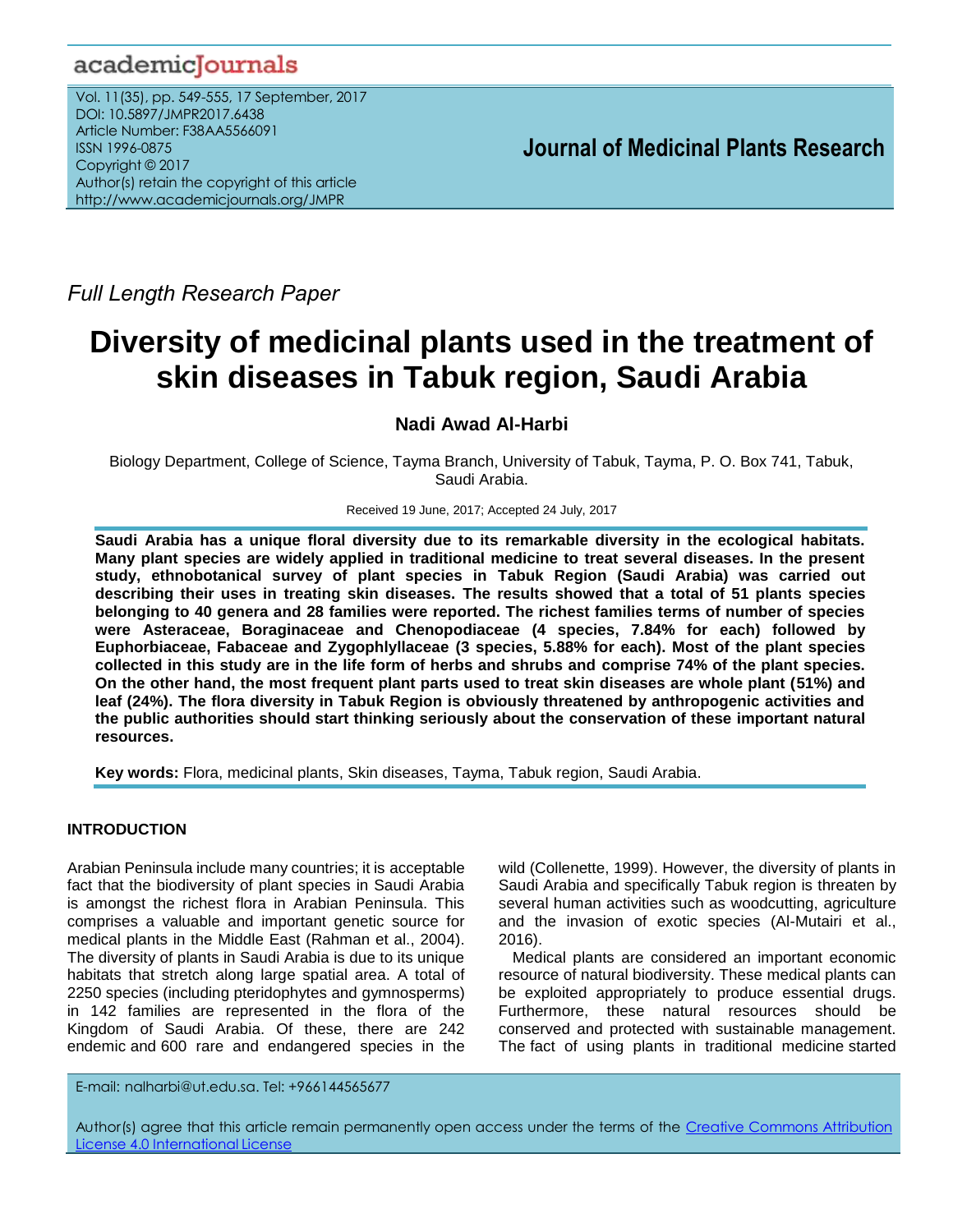thousands years ago and this knowledge has been inherited from one generation to another. There are several studies about the medicinal use of plants in treating different diseases (Rahman et al., 2004; Al-Sodany et al., 2013; El-Mawla et al., 2016; Al-Harbi, 2017; Shinwaikar et al., 2004), and many studies carried out in some Asian countries about using medicinal plants to cure skin diseases such as India (Sanjeet et al., 2012; Mudasir, 2014; Balaraju et al., 2015), while there are a few studies about using medicinal plants traditionally to treat skin diseases such as scabies, eczema and healing wounds in Saudi Arabia.

Due to the importance of the plants in the treatment of skin diseases and In the light of paucity of the information in this regard, this study was conducted to highlight on the wild plants and their medical uses to treat skin diseases in Tabuk region, Saudi Arabia.

#### **MATERIALS AND METHODS**

#### **Study area**

The surveying of plant species was carried out in several habitats (Sand dunes, valleys, mountains, gravel lands and coastal lands) of Tabuk region which is situated in the North west part of Saudi Arabia with approximate area of 117000  $km^2$ . The climate in this region is extremely arid with very low annual rainfall of less than 40 mm/year. According to several floral and ecological studies conducted in this region, this region is characterized with unique habitats and remarkable plant diversity (Al-Mutairi et al., 2016).

#### **Surveying the plants**

The plant species of medical importance to treat skin diseases were surveyed in various sites of Tabuk region (Tabuk City, Tayma, Duba, Haql, Al-Wajh and Umluj) (Figure 1). And then the plant species were classified using the available taxonomical keys and description by Chaudhary (2001), Collenette (1999), Migahid (1996) and Cope (1985). To Identify of the collected plants species for their uses to treat skin diseases was carried out using the description by Rahman et al. (2004), Al-Shanwani (1996), El-Mawla et al. (2016) and Al-Sodany et al. (2013).

#### **Data collection**

The study area was divided into six sites in each site there are five locations, in each location four plots were taken (10 m ×10 m) for each plot, then the plant species were listed.

A total of 120 sample plots were selected in area under study (Tabuk region). Locations and sample plots were selected to represent a wide range of environmental variation. In each location, sample plots were selected randomly. The sampling process was carried out during the spring season 2016 when most species were expected to be growing.

#### **Data analysis**

The plant species were collected in this study were listed and species richness of the plant families, percentage of the plant parts and the percentage of the life forms of the plant species used to treat skin diseases were indicated.

## **RESULTS**

# **Diversity of medicinal plants in the study area**

In the study, a total of 51 species belonging to 40 genera and 28 families were reported for their traditional medical application in Tabuk region, Saudi Arabia. Table 1 presented the number of the species in each family with percentage of their contribution to total number of plant species recorded. The families of Asteraceae, Boraginaceae and Chenopodiaceae were the richest families (4 species, 7.84% for each family). Therefore, these three families constituted almost 25% of the total number of plant species reported to treat skin disease in Tabuk region. However, the families; Euphorbiaceae, Fabaceae and Zygophlyllaceae were reported secondly as richest families (3 species, 5.88% for each family).

The plant species reported in this study are widely known to be used to treat skin diseases in Tabuk region. Table 2 summarizes the percentage of the plant parts that is used for this purpose. Most of these medical plants are used as "whole plant" as the percentage of this application is 51%. Then, plant leafs were secondly important in their application to treat skin diseases in Tabuk region.

# **Plant parts used**

Plant parts used to treat skin diseases in Tabuk region is given in Figure 2 and Tables 2 and 3.

# **DISCUSSION**

## **Relationship between this study and the past studies**

The present study aimed to survey plant species in Tabuk Region (Saudi Arabia), so it was carried out describing their uses in treating skin diseases, so it will be added and completed to the several studies that surveyed application of plants in treating different human diseases such as digestive system diseases (Rahman et al., 2004) described 86 plant species of medicinal importance with dominance of seven families. However, Al-Sodany et al. (2013) described 261 plant species which are commonly used in traditional medicine from Taif. In addition Korpenwar (2012), Egharevoa and Ikhatua (2008) Helene and Sandy (2013), Balaraju et al. (2015) and Manish et al. (2012) studied the role of medicinal plants to treat skin diseases.

## **Plant diversity**

In this study, a total of 51 plant species belonging to 40 genera and 28 families were collected from Tabuk Region (North West of Saudi Arabia) and were identified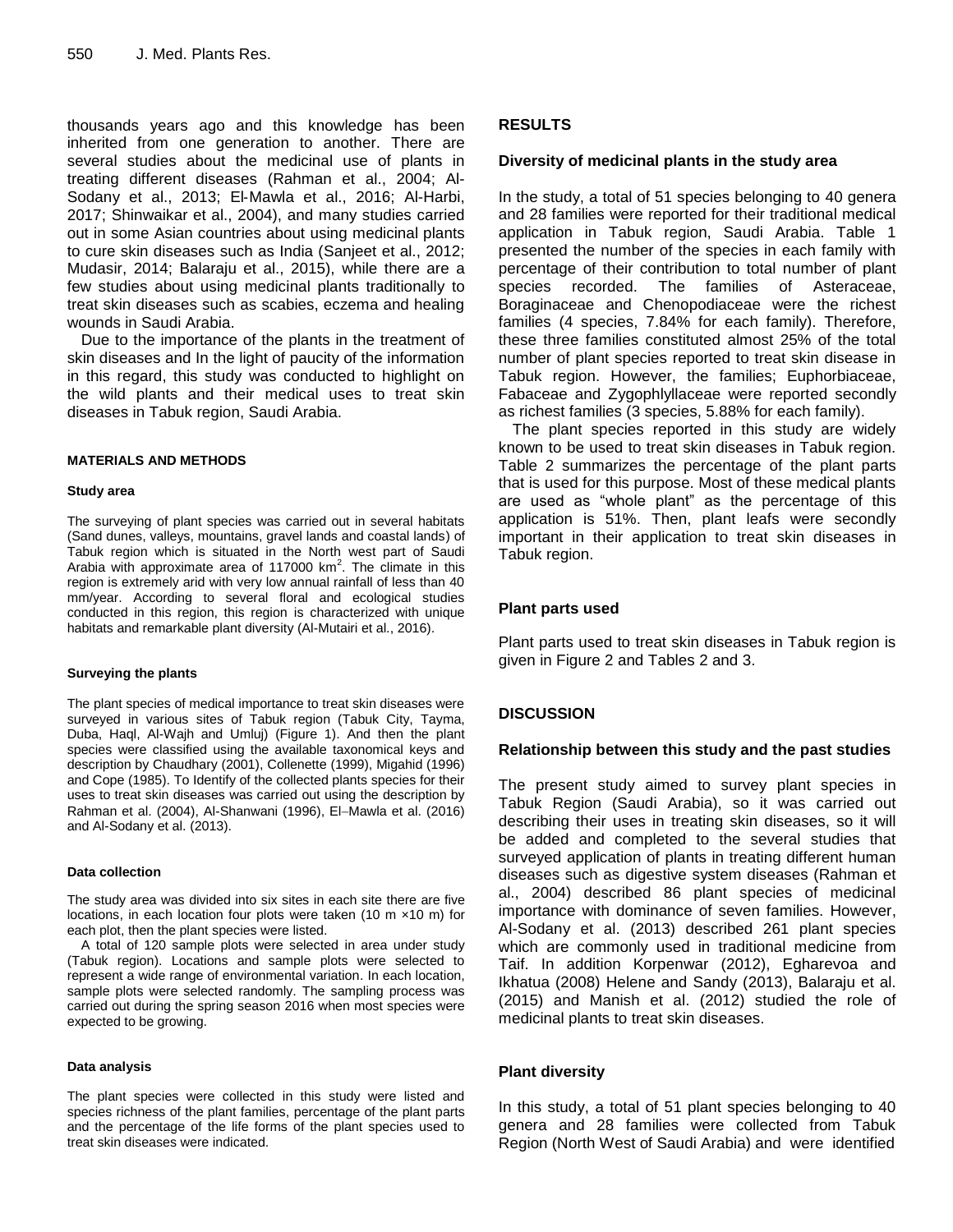

**Figure 1.** Map of the study area (Tabuk region) from Saudi Arabia.

for their traditional application to treat skin diseases. The number of plants species collected from Tabuk region that used to treat skin diseases is higher compared to other related studies. For instance Balaraju et al. (2015) and Erhenhi et al. (2016) reported only 21 plant species and Egharevba and Ikhatue (2008) reported 41 and Manish et al. (2012) reported 23 plant species which are used to treat skin diseases. In the present study, the life form of herbs was the most dominant and constitutes almost 45% followed by shrubs 29%. This is in agreement with the study of Egharevba and Ikhatue (2008) which reported 42% herbs and 26% shrubs, while it is not in agreement with the study of Erhenhi et al. (2016) which reported the life form trees was the most dominant life form followed by herbs.

## **Part used**

According to the available information, the active

ingredients of these plants are certain phytochemical compounds that results in ultimate physiological action on human body. Some of these phytochemical compounds are plants alkaloids, saponin, tannins flavonoids, carbohydrates and phenolic compounds (Edeoga et al., 2005). As shown in the present study findings, the most frequent plant part used to treat skin diseases in Tabuk is whole plant (51%) and leaf (24%), This corresponds with the study carried out by Helene and Sandy (2013) was showed that leaf 31%. This is despite the fact that for herbal medicine preparations, different parts of plants can be used such as leaves, bark, stems, roots, fruits and flowers (Egharevba and Ikhatue, 2008). According to Algasim et al. (2013), leaves are the most frequent part used to treat skin diseases in Zari and Zari (2015) and Korpenwar (2012) reviewed the application of four plant species; aloe (*Aloe vera*)*,* oat (*Avena sativa*)*,* turmeric (*Curcuma longa*) and chamomile (*Matricaria chamomilla*) applied to treat eczema. It was concluded that these four plant species have strong potential for treating eczema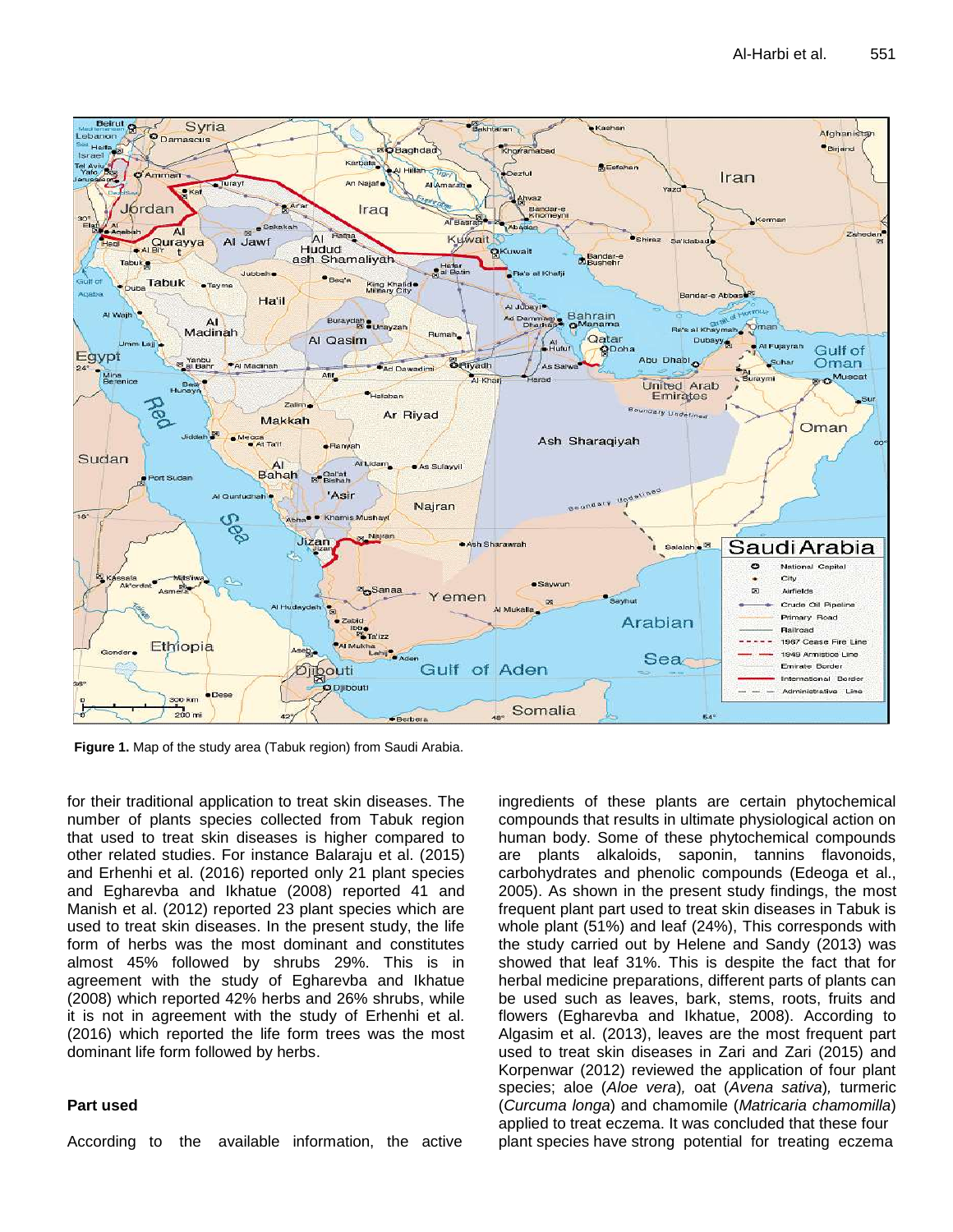| <b>Family</b>       | <b>Number of species</b> | Percentage |  |
|---------------------|--------------------------|------------|--|
| Acanthaceae         | 1                        | 1.96       |  |
| Amaranthaceae       | $\overline{2}$           | 3.92       |  |
| Apocynaceae         | 1                        | 1.96       |  |
| Asclepiadaceae      | 1                        | 1.96       |  |
| Asteraceae          | 4                        | 7.84       |  |
| Avicenniaceae       | 1                        | 1.96       |  |
| Boraginacea         | 4                        | 7.84       |  |
| <b>Brassicaceae</b> | 1                        | 1.96       |  |
| Capparaceae         | 2                        | 3.92       |  |
| Cleomaceae          | 1                        | 1.96       |  |
| Chenopodiaceae      | 4                        | 7.84       |  |
| Cucurbitaceae       | 1                        | 1.96       |  |
| Euphorbiaceae       | 3                        | 5.88       |  |
| Fabaceae            | 3                        | 5.88       |  |
| Labiatae            | 1                        | 1.96       |  |
| Liliaceae           | 1                        | 1.96       |  |
| Moringaceae         | 1                        | 1.96       |  |
| Oleaceae            | 1                        | 1.96       |  |
| Orobanchaceae       | 1                        | 1.96       |  |
| Plantaginaceae      | 1                        | 1.96       |  |
| Poaceae             | $\overline{c}$           | 3.92       |  |
| Portulacaceae       | $\overline{2}$           | 3.92       |  |
| Resedaceae          | $\overline{2}$           | 3.92       |  |
| Rhamnaceae          | $\overline{c}$           | 3.92       |  |
| Sapindaceae         | $\overline{c}$           | 3.92       |  |
| Solanaceae          | $\overline{c}$           | 3.92       |  |
| Tamaricaceae        | $\overline{c}$           | 3.92       |  |
| Zygophyllaceae      | 3                        | 5.88       |  |

**Table 1.** Species richness of the plant families that used to treat skin diseases in Tabuk region, Saudi Arabia.



**Figure 2**. The percentage of the life forms of the plant species used to treat skin diseases in Tabuk.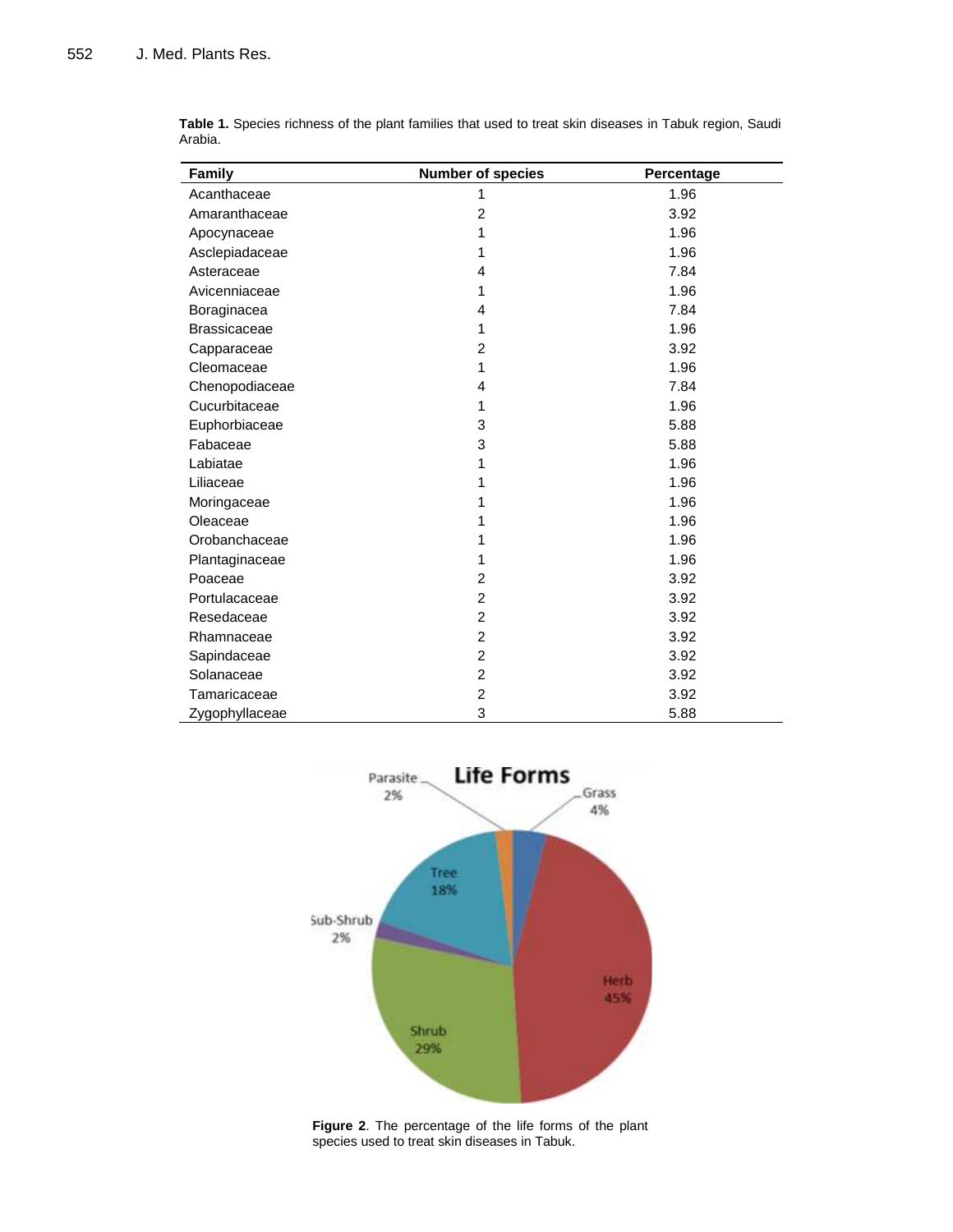| <b>Plant parts</b> | Percentage |
|--------------------|------------|
| Whole plant        | 51         |
| Leaf               | 24         |
| <b>Bark</b>        | 6          |
| Oil                | 6          |
| Root               | 3          |
| Gum                | 2          |
| Latex              | 2          |
| Fruit              | 2          |
| Stem and buds      | 2          |
| Wax                | 2          |

**Table 2.** The Percentage of the plant parts used to treat skin diseases in Tabuk region, Saudi Arabia.

**Table 3.** List of the medicinal importance of the identified plants species in the study area.

| <b>Family/species</b>        | Life form | <b>Traditional and medical use</b>  | <b>Parts used</b>        |
|------------------------------|-----------|-------------------------------------|--------------------------|
| Acanthaceae                  |           |                                     |                          |
| Blepharis cilaris L.         | Herb      | To treat vitiligo, sores and wounds | Leaf, seeds              |
| Amaranthaceae                |           |                                     |                          |
|                              |           |                                     |                          |
| Amaranthus spinsus L.        | Herb      | To treat eczema                     | Whole plant              |
| Celosia rigyna L.            | Herb      | To treat dermatitis                 | Whole plant              |
| Apocynaceae                  |           |                                     |                          |
| Rhazya stricta Decne.        | Shrub     | To treat syphilis                   | Root, stem, leaf, flower |
| Asclepiadaceae               |           |                                     |                          |
| Pergularia tomentosa L       | Shrub     | To treat microbial skin diseases    | Leaf                     |
| Asteraceae                   |           |                                     |                          |
| Picris abyssiniac Sch.       | Herb      | To treat dermatitis                 | Leaf                     |
| Pulicaria incisa Lam.        | Herb      | To treat dermatitis and bleeding    | Whole plant              |
| Pulicaria undulata L.        | Shrub     | To treat hurts                      | Whole plant              |
| Sonchus oleraceus L          | Herb      | To clean sores                      | Plant juice              |
| Avicenniaceae                |           |                                     |                          |
| Avicennia marina Forssk.     | Tree      | to treat small pox                  | Bark                     |
| <b>Boraginacea</b>           |           |                                     |                          |
| Arnebia hispidissima DC.     | Herb      | To treat Eczema                     | Whole plant              |
| Arnebia linearifolia DC.     | Herb      | To treat sores                      | Whole plant              |
| Heliotropium digynum Forssk. | Shrub     | To treat many skin diseases         | Leaf                     |
| Heliotropium europaeum L     | Herb      | To treat wounds and snake bite      | Whole plant              |
| <b>Brassicaceae</b>          |           |                                     |                          |
| Brassica rapa L              | Herb      | to treat skin rash and vitiligo     | Root, leaf, seed         |
| Capparaceae                  |           |                                     |                          |
| Capparis deciduas Forssk     | Shrub     | To treat skin rash, sores and boil  | Whole plant              |
| Capparis spinose L           | Shrub     | To treat dermatitis                 | Whole plant              |
| Cleomaceae                   |           |                                     |                          |
| Cleome chrysantha Decne.     | Herb      | To treat wounds, sores and blisters | Leaf                     |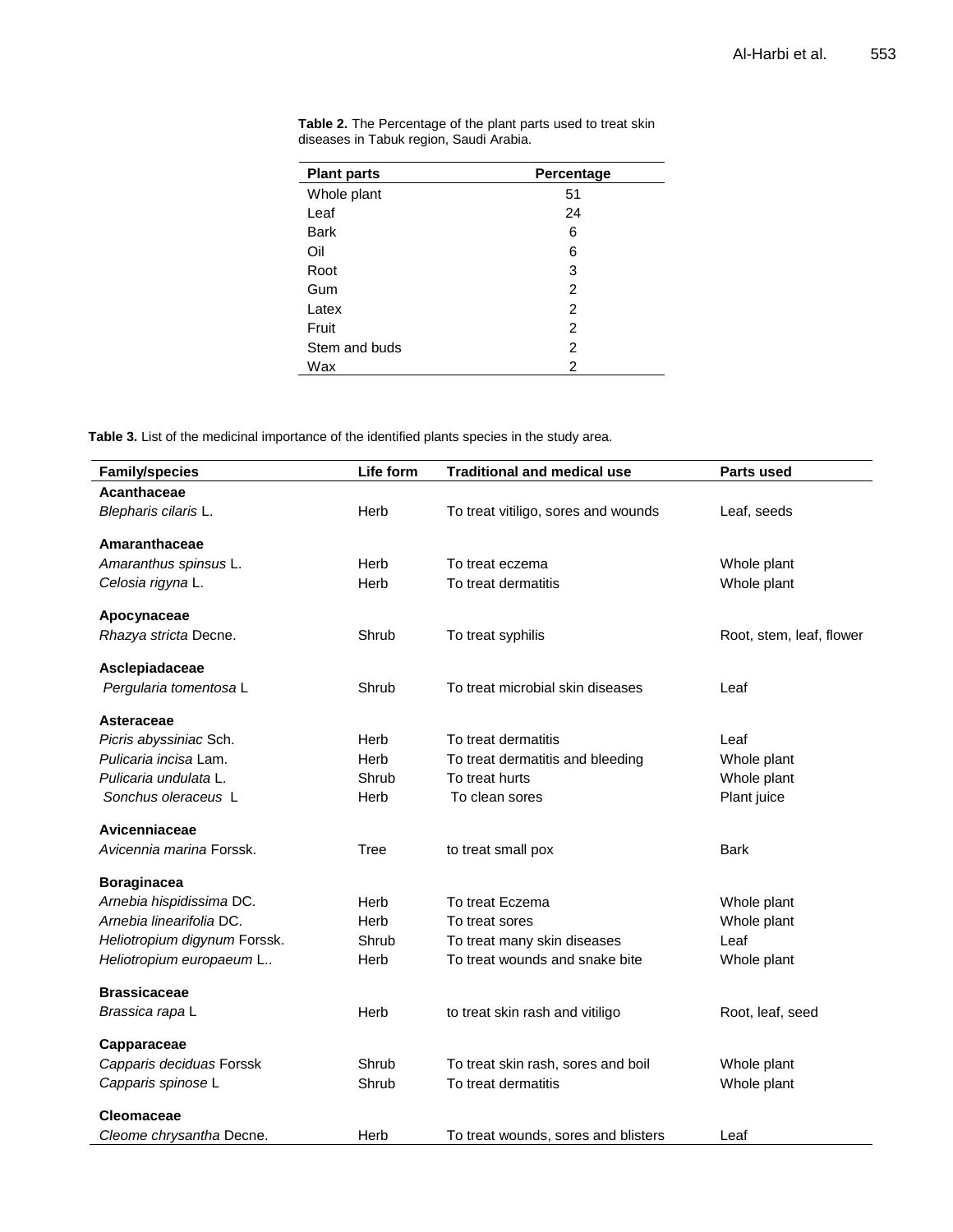## **Table 3** cont'd

| Chenopodiaceae                      |             |                                       |                    |
|-------------------------------------|-------------|---------------------------------------|--------------------|
| Bassia muricata L.                  | Herb        | To treat Sores                        | Oil of seed.       |
| Haloxylon salicornicum Mog          | Shrub       | To treat wounds, sores and dermatitis | Whole plant        |
| Suaeda aegyptiaca Hasselq           | Shrub       | To treat blisters and sores           | Leaf               |
| Suaeda monoica Forssk.              | Shrub       | To treat many skin diseases           | Wax                |
|                                     |             |                                       |                    |
| Cucurbitaceae                       |             |                                       |                    |
| Citrullus colocynthis L.            | Herb        | To treat sores, swelling and vitiligo | Fruit              |
| Euphorbiaceae                       |             |                                       |                    |
| Euphorbia arabica Hochst and Steud. | Herb        | To treat Warts                        | Whole plant        |
| Euphorbia helioscopia L.            | Herb        | To remove warts                       | Latex              |
| Ricinus communis L.                 | Shrub       | To treat a head skin                  | Oil of seeds       |
|                                     |             |                                       |                    |
| <b>Fabaceae</b>                     |             |                                       |                    |
| Acacia arabica Lam.                 | Tree        | To stop bleeding                      | Bark, gum powder   |
| Acacia seyal Forssk.                | Tree        | To stop bleeding                      | Gum                |
| Alhagi camelorum Fisch.             | Shrub       | To treat dermatitis                   | Whole plant        |
| Labiatae                            |             |                                       |                    |
|                                     | Subshrub    |                                       |                    |
| Thymus vulgaris L.                  |             | To treat many skin diseases           | Whole plant        |
| Liliaceae                           |             |                                       |                    |
| Asphodelus fistulosus L.            | Herb        | To treat dermatitis                   | Whole plant        |
|                                     |             |                                       |                    |
| Moringaceae                         |             |                                       |                    |
| Moringa peregrine Forssk.           | Tree        | To clean skin and elastic it          | Leaf               |
| <b>Oleaceae</b>                     |             |                                       |                    |
| Olea europaea L.                    | <b>Tree</b> | To treat skin pain                    | Oil                |
|                                     |             |                                       |                    |
| Orobanchaceae                       |             |                                       |                    |
| Cistanche phelypaea L.              | Parasite    | To treat sores                        | Whole plant        |
|                                     |             |                                       |                    |
| Plantaginaceae                      | Herb        |                                       |                    |
| Plantago major L.                   |             | To treat blisters, boil and wounds    | Whole plant        |
| Poaceae                             |             |                                       |                    |
| Cynodon dactylon L.                 | Grass       | To stop bleeding                      | Whole plant        |
| Eremopogon foveolatus Del.          | Grass       | To treat wounds                       | Whole plant        |
|                                     |             |                                       |                    |
| Portulacaceae                       |             |                                       |                    |
| Portulaca quadrifida L.             | Herb        | To treat many skin diseases           | Leaf, seeds        |
| Portulaca oleracea L.               | Herb        | To treat many skin diseases           | Whole plant        |
| Resedaceae                          |             |                                       |                    |
| Ochradenus baccatus Del.            | Shrub       | To treat wounds                       | Stem, leaf, flower |
| Oligomeris linifolia Vahl           | Herb        | To treat breast skin                  | Plant extract      |
|                                     |             |                                       |                    |
| Rhamnaceae                          |             |                                       |                    |
| Ziziphus jujube Lam.                | Tree        | To treat many skin diseases           | Leaf               |
| Ziziphus spina-christi L.           | Tree        | To treat sores and wounds             | Leaf, bark         |
|                                     |             |                                       |                    |
| Sapindaceae                         |             |                                       |                    |
| Dodonaea viscose Jacq.              | Shrub       | To treat wounds and burns             | Powder of leaf     |